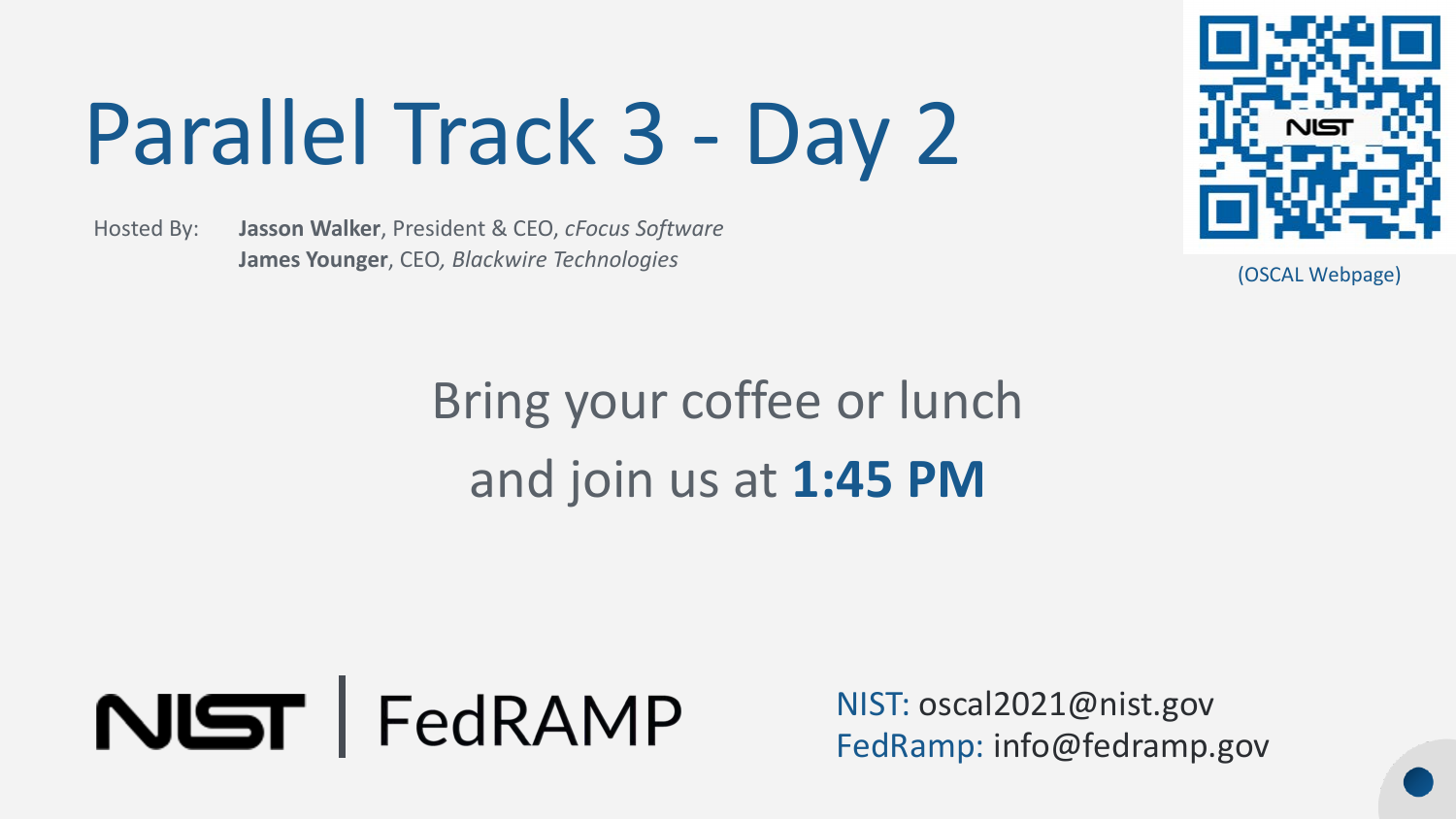

## for a Blockchain System Using OSCAL Automating an ATO

2<sup>nd</sup> OSCAL Workshop February 2, 2021



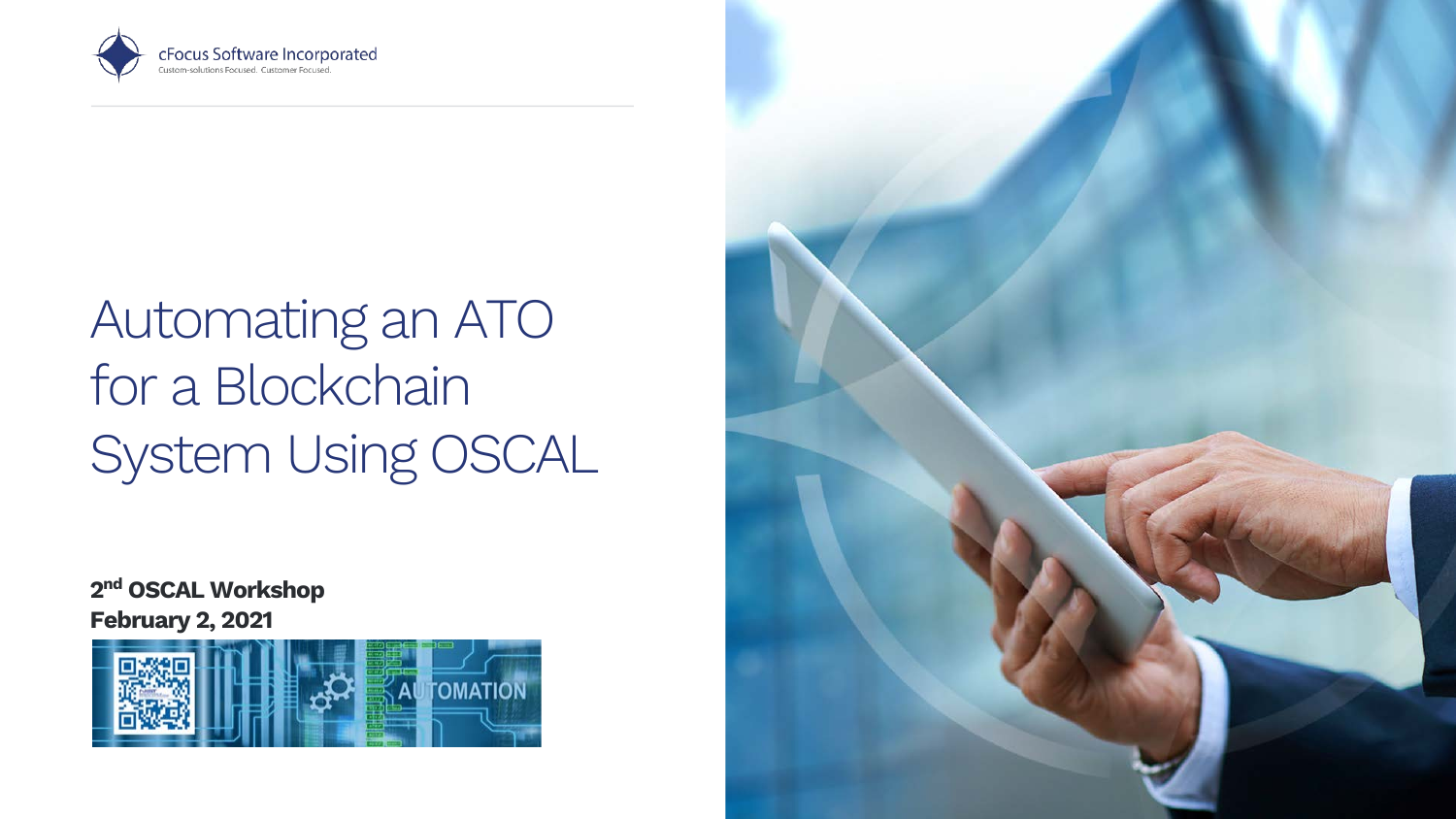

## Welcome! Here's the Agenda:

- Introduction
- • Primer on Blockchain-based Secure Software @sset Management (BLOSS@M) System
- • Automating BLOSS@M ATO Process Using OSCAL
	- • Leveraging Blockchain Technology for RMF/FedRAMP Continuous Monitoring
- Q&A

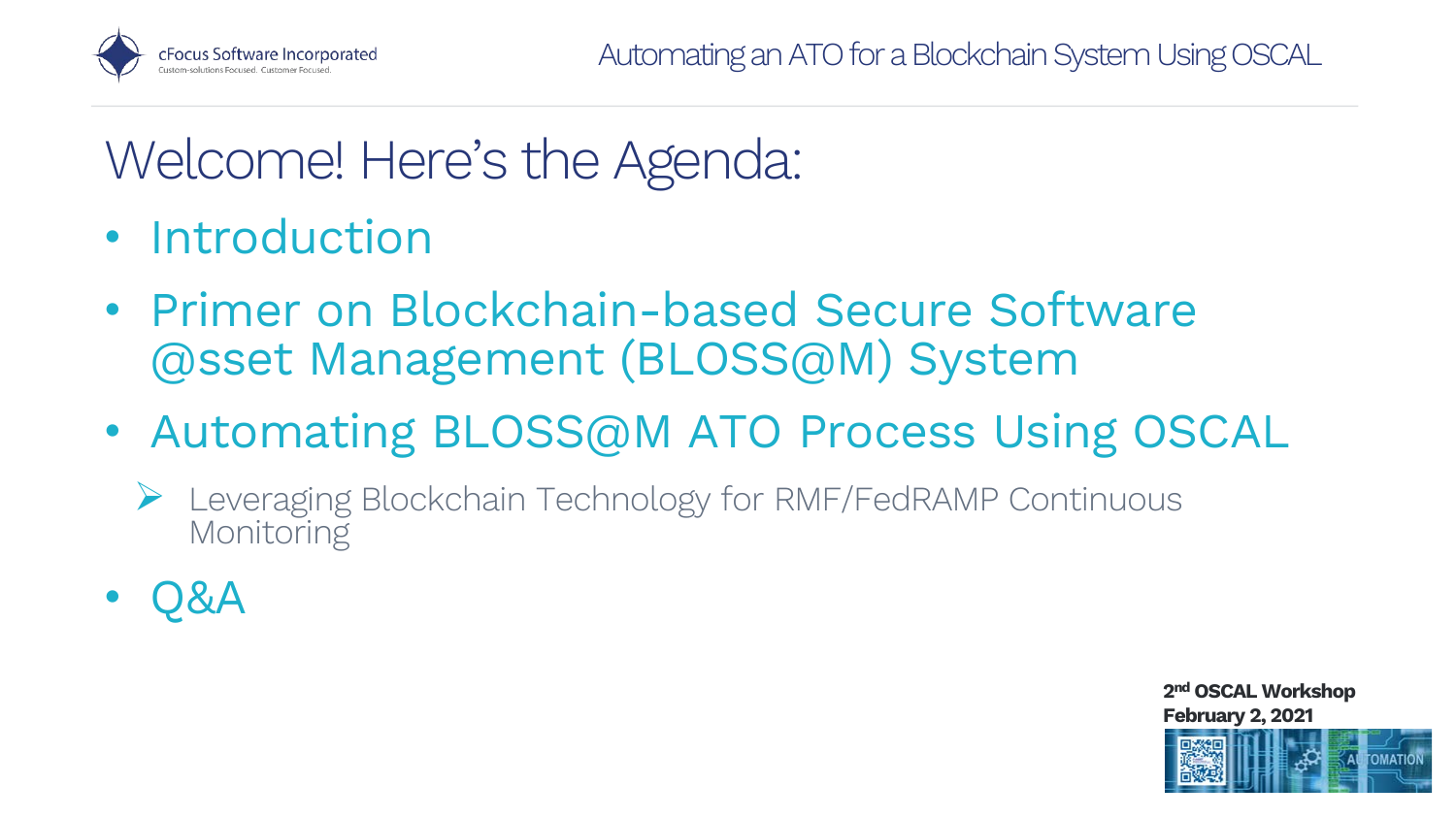

#### Introduction

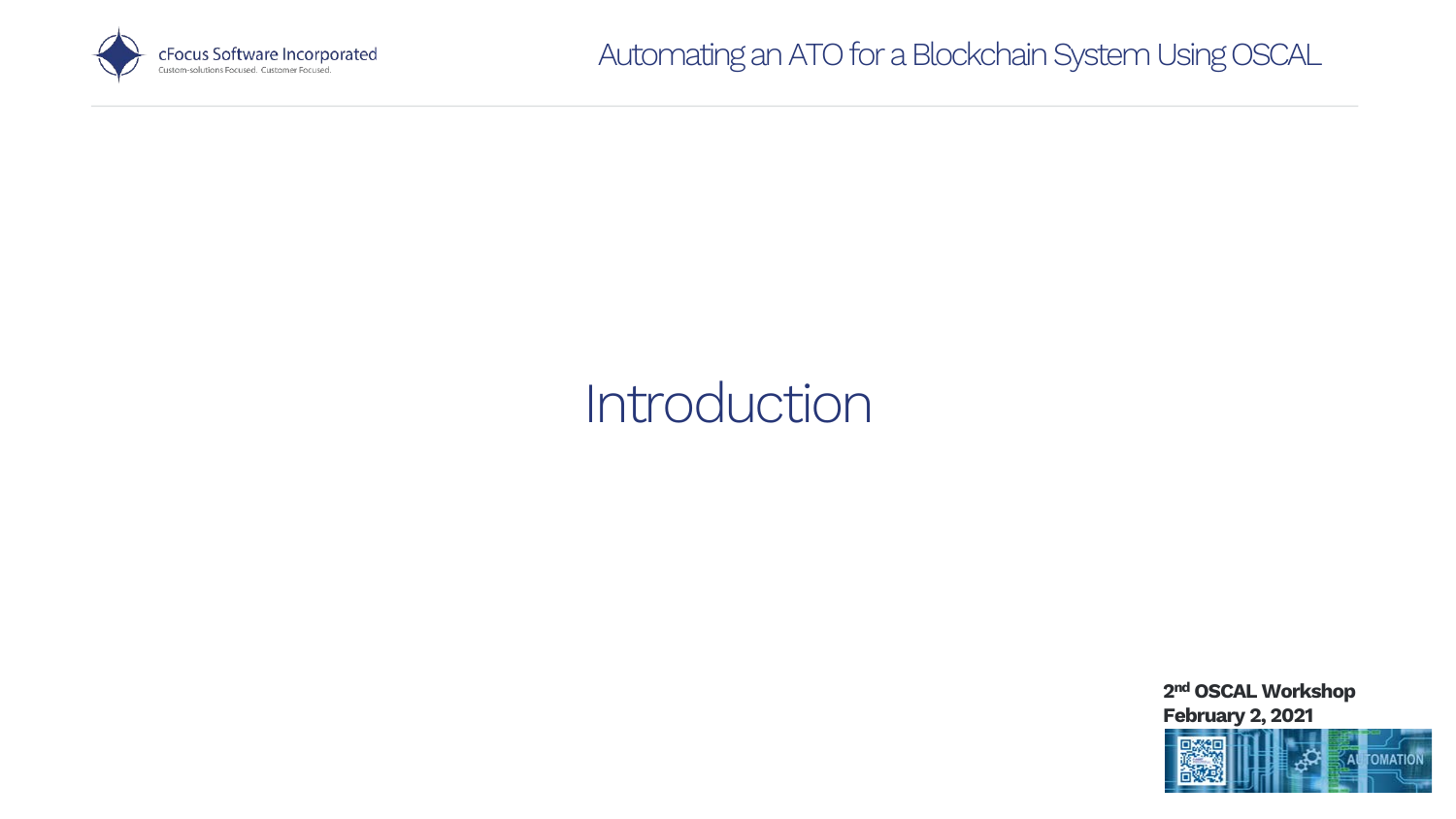

## Allow me to re-introduce myself, my name is…

- • Jasson Walker, Jr. CISSP, CPT, CEH, PMP, MCSE
	- President & CEO of cFocus Software Incorporated
	- 20+ years of experience with DITSCAP/DIACAP/RMF/FedRAMP
- • cFocus Software Incorporated
	- Established 2006 with 15+ years of federal IA & cybersecurity experience
	- Providing A&A services for multiple federal agencies (US Army, EPA, etc.)
	- [https://cfocussoftware.com](https://cfocussoftware.com/)

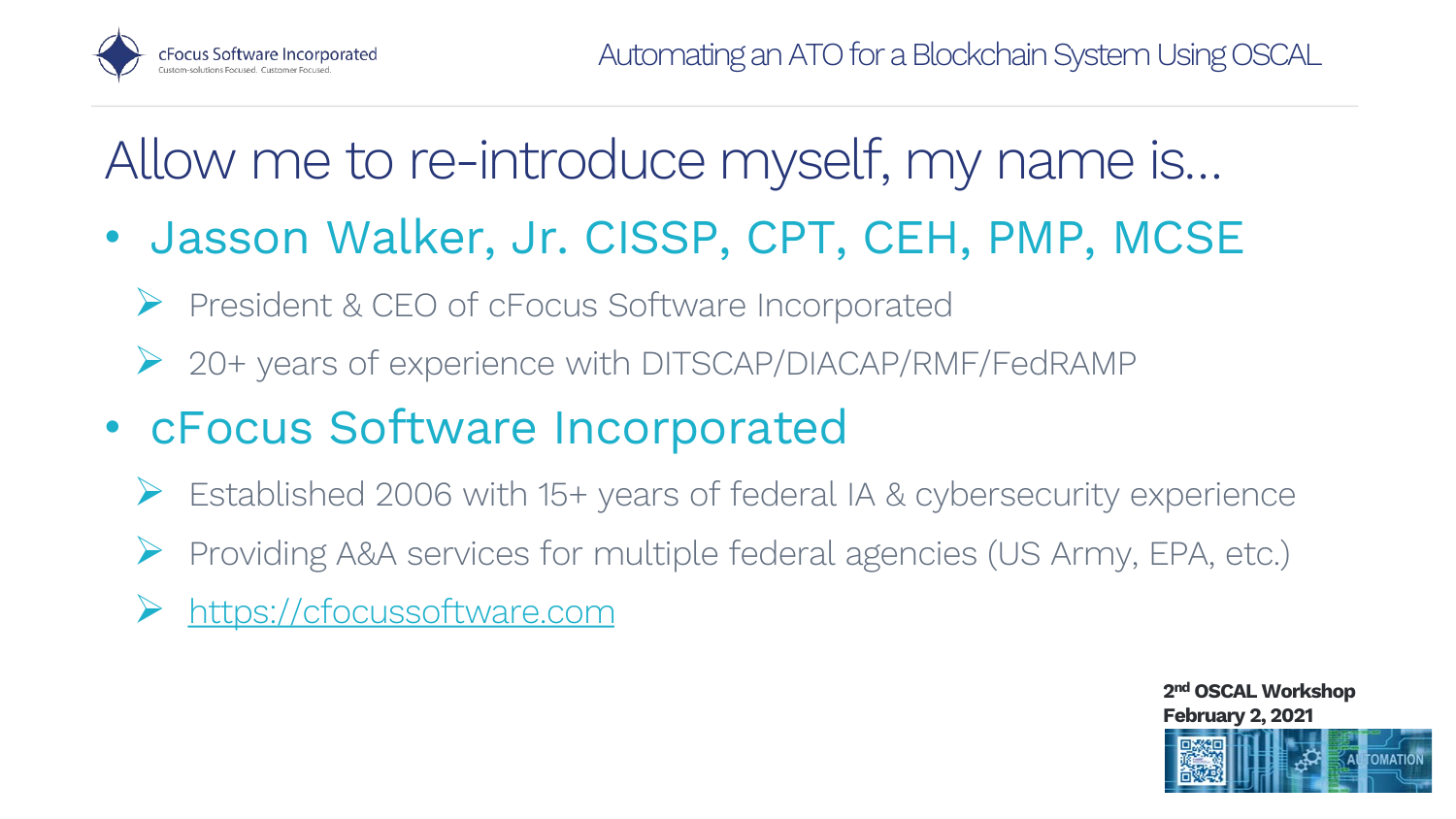

## Allow me to re-introduce myself, my name is…

#### • James Younger, CISSP

- CEO of Blackwire Technologies
- • 15+ years in support of security accreditations, compliance and system development for emerging technologies

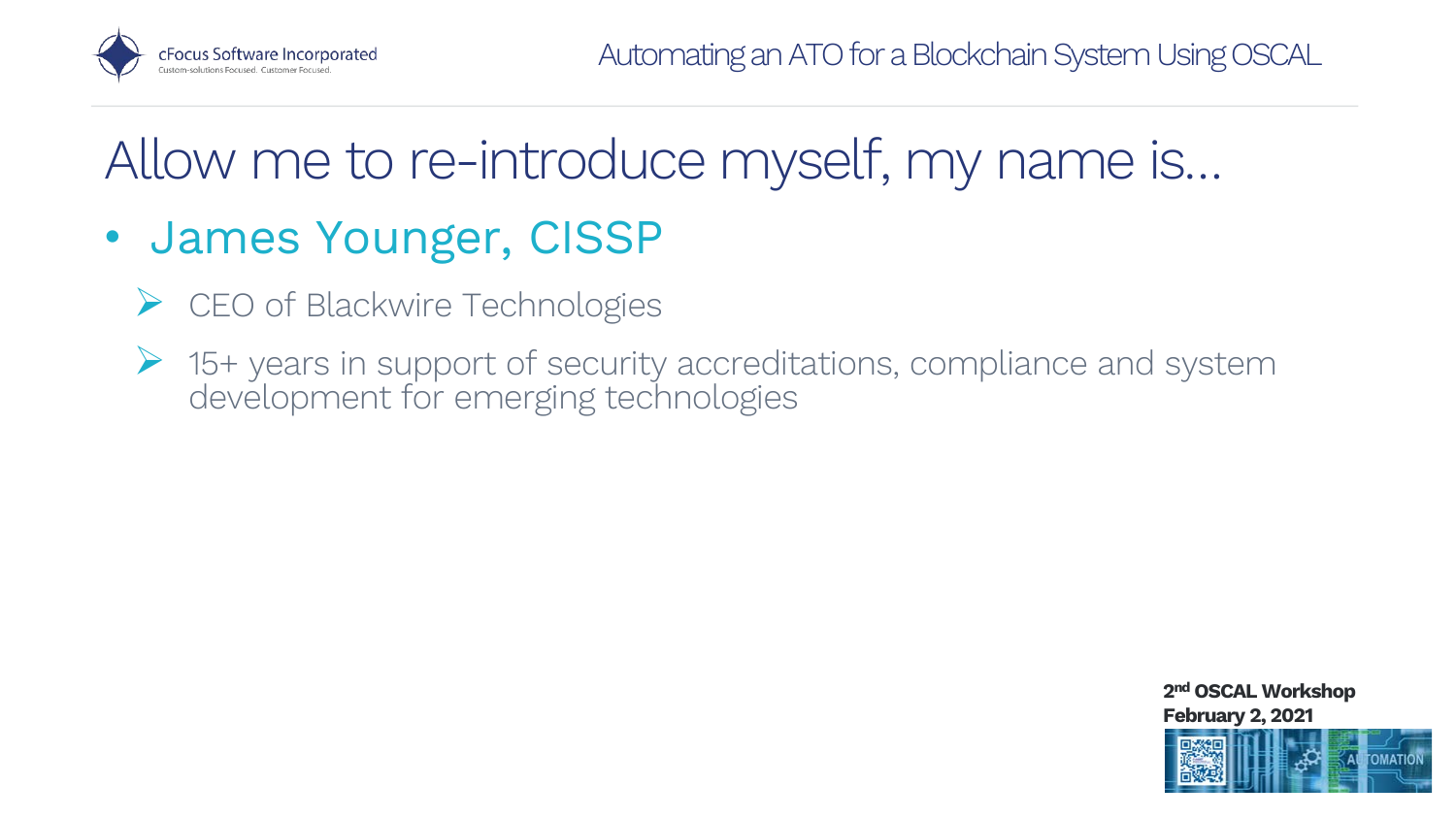

## Introducing ATO as a Service™

- • ATO as a Service™ is a SaaS that automates RMF/FedRAMP Authorizations using OSCAL
	- Incorporates OSCAL Catalog, Profile & Implementation layers
	- $\triangleright$  Automates RMF/FedRAMP authorization activities



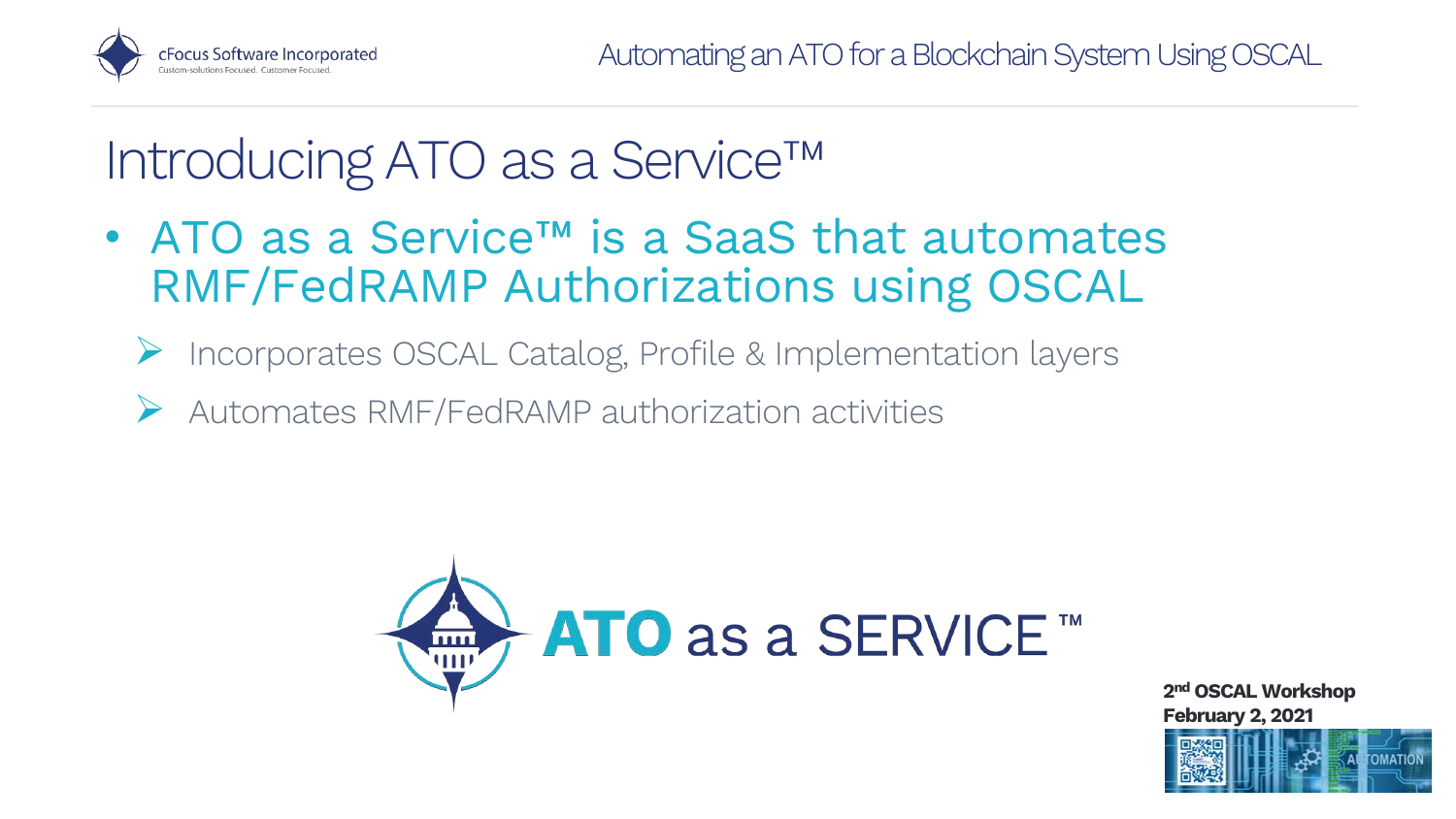

#### Blockchain-based Secure Software @sset Management (BLOSS@M) Primer

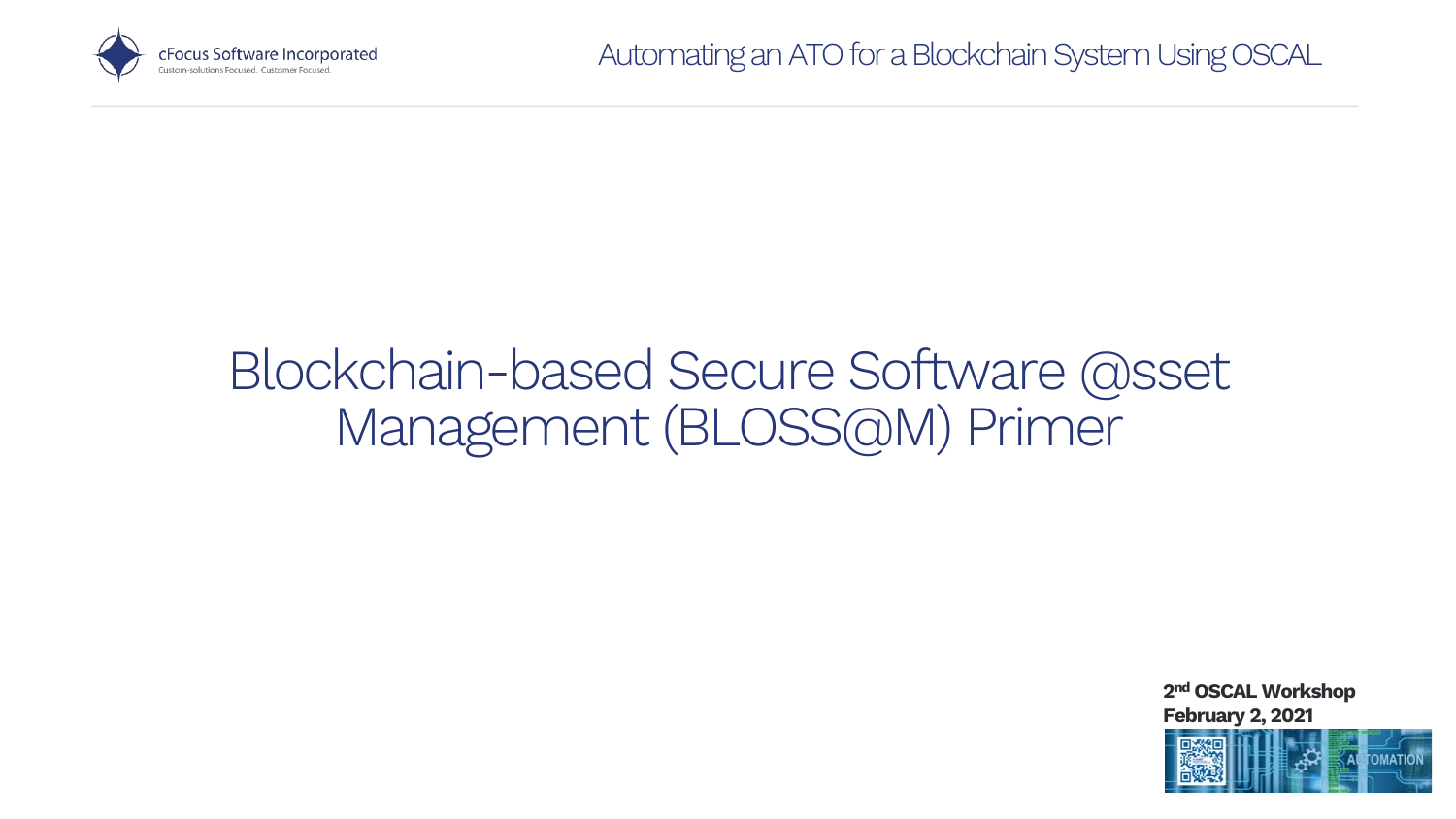

## BLOSS@M Primer

- • BLOSS@M is a proof-of-concept application, demonstrating a federal asset management system through a permissioned Blockchain system
- • It is a multi-agency system where member nodes serve as agency participants
- Allows for principles of ZeroTrust, multi-cloud deployments.
- Shared immutable ledger is ideal for multi-agency trust and transparency

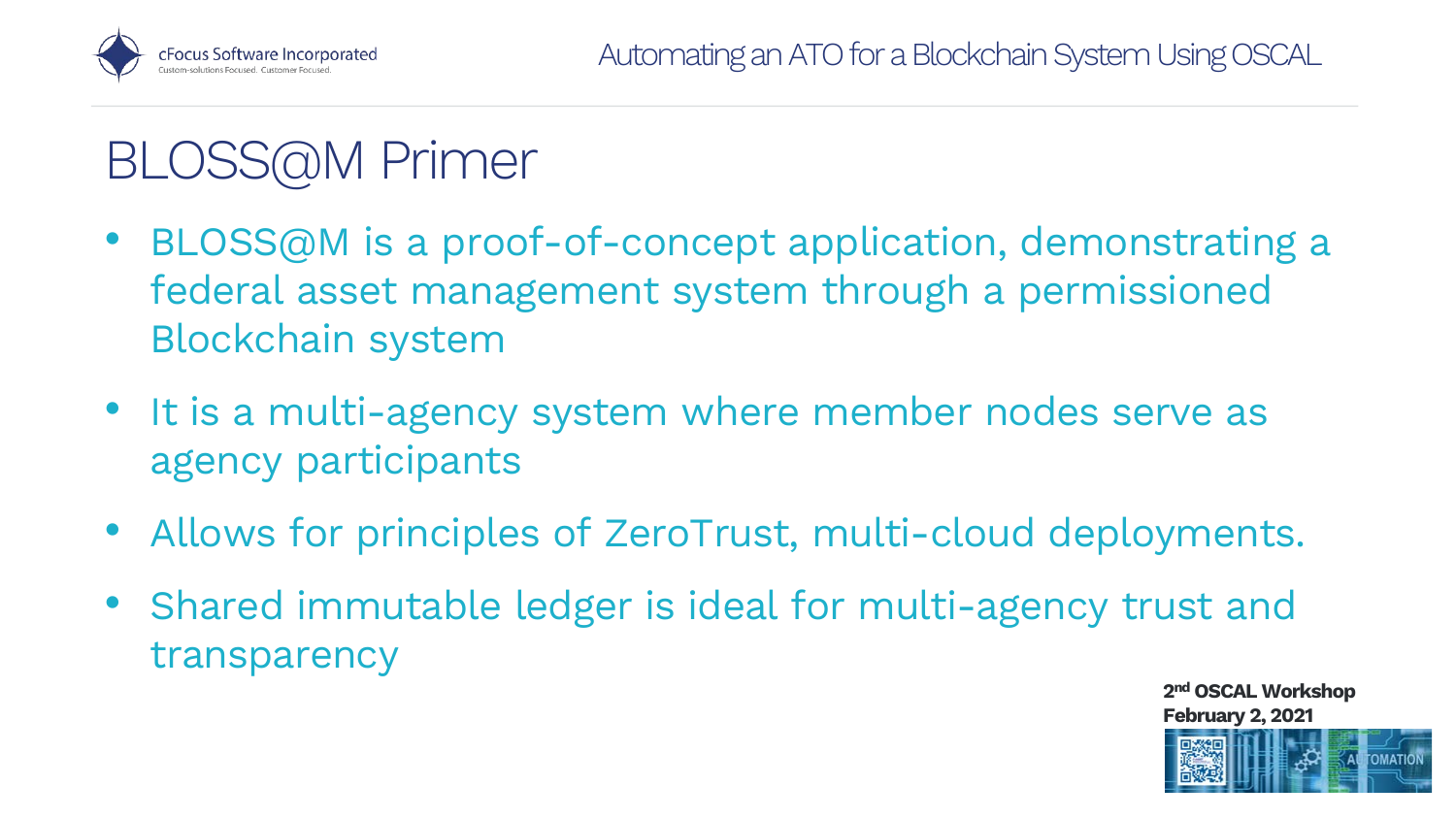

## BLOSS@M Primer - ATO

- • ATO Assess and Authorize BLOSS@M against FISMA requirements
- • OSCAL Implement OSCAL to support the ATO process and continuous monitoring requirements
- Architecture Develop blockchain reference designs and governance models

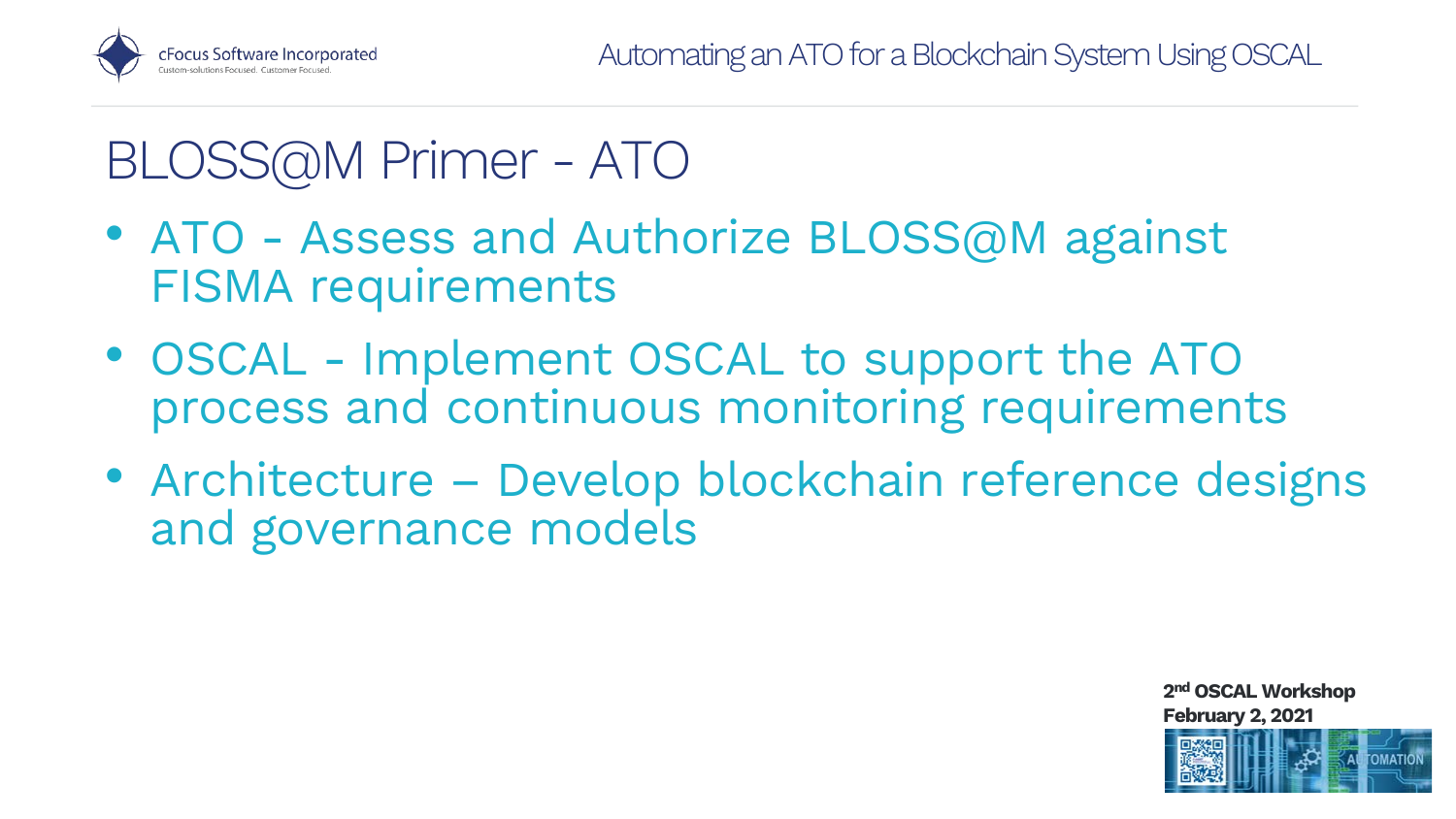

## Automating BLOSS@M ATO Process Using OSCAL

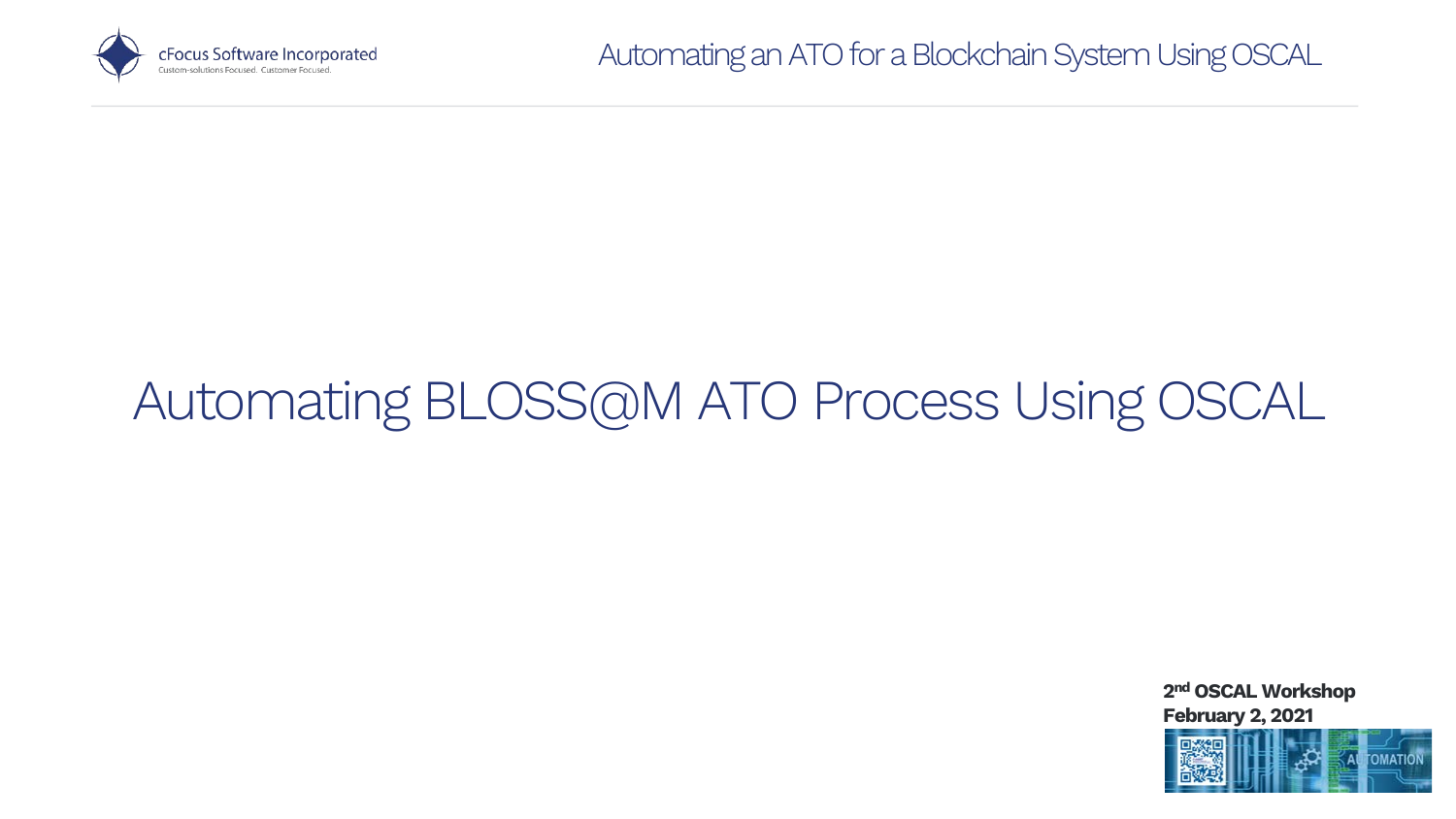

- • Since BLOSS@M is a permissioned, interagency blockchain, participant agencies must agree on a shared trust model
- • We document the trust model using reference architecture and open-source artifacts (e.g. **Sovrin** Governance Framework)
- • Trust model reference architectures & artifacts must also be FISMA compliant

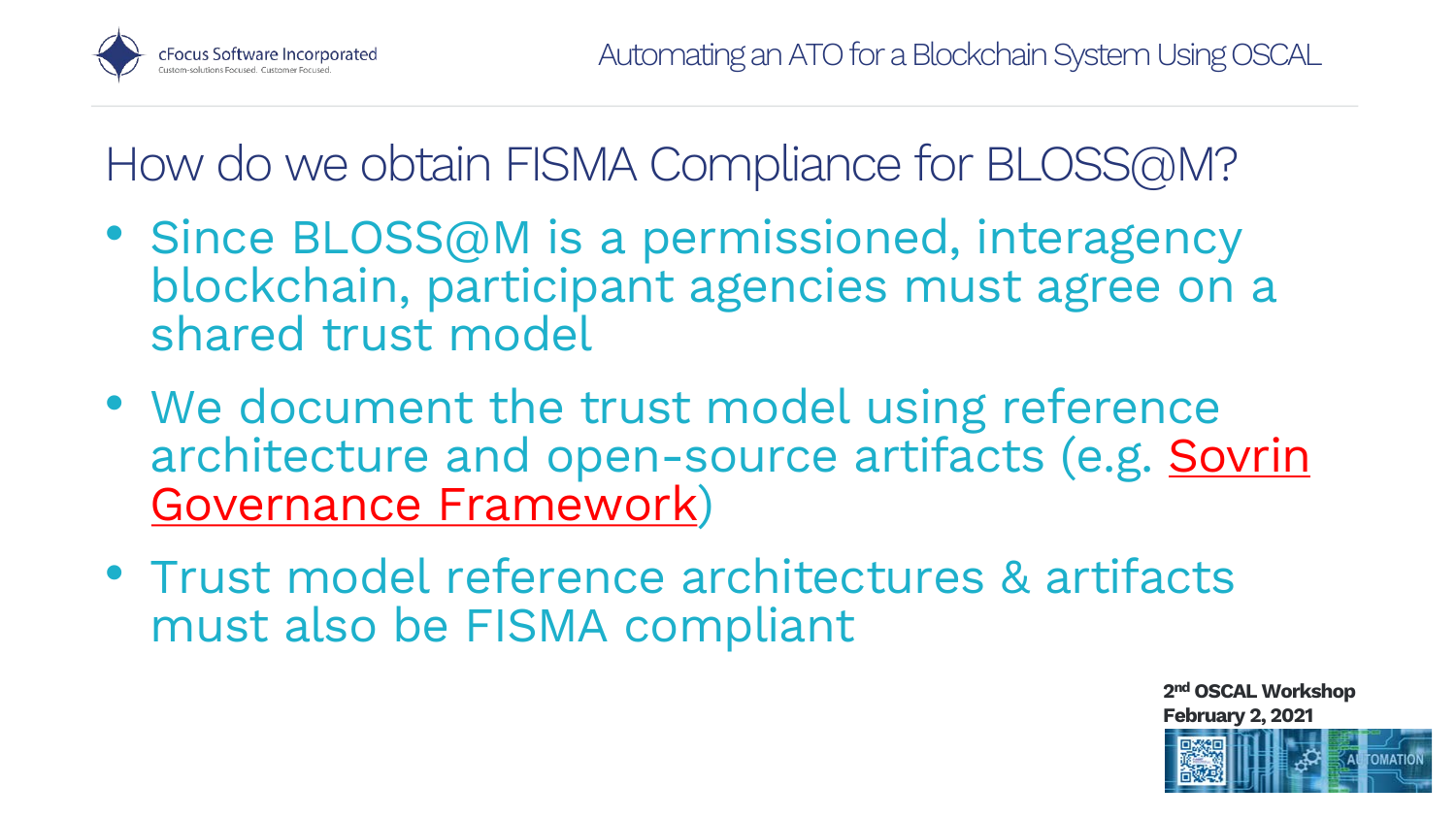

- • Since blockchain is shared among participant agencies, FISMA compliance data & metadata must also be shared
- • OSCAL is uniquely capable of sharing FISMA compliance data & metadata

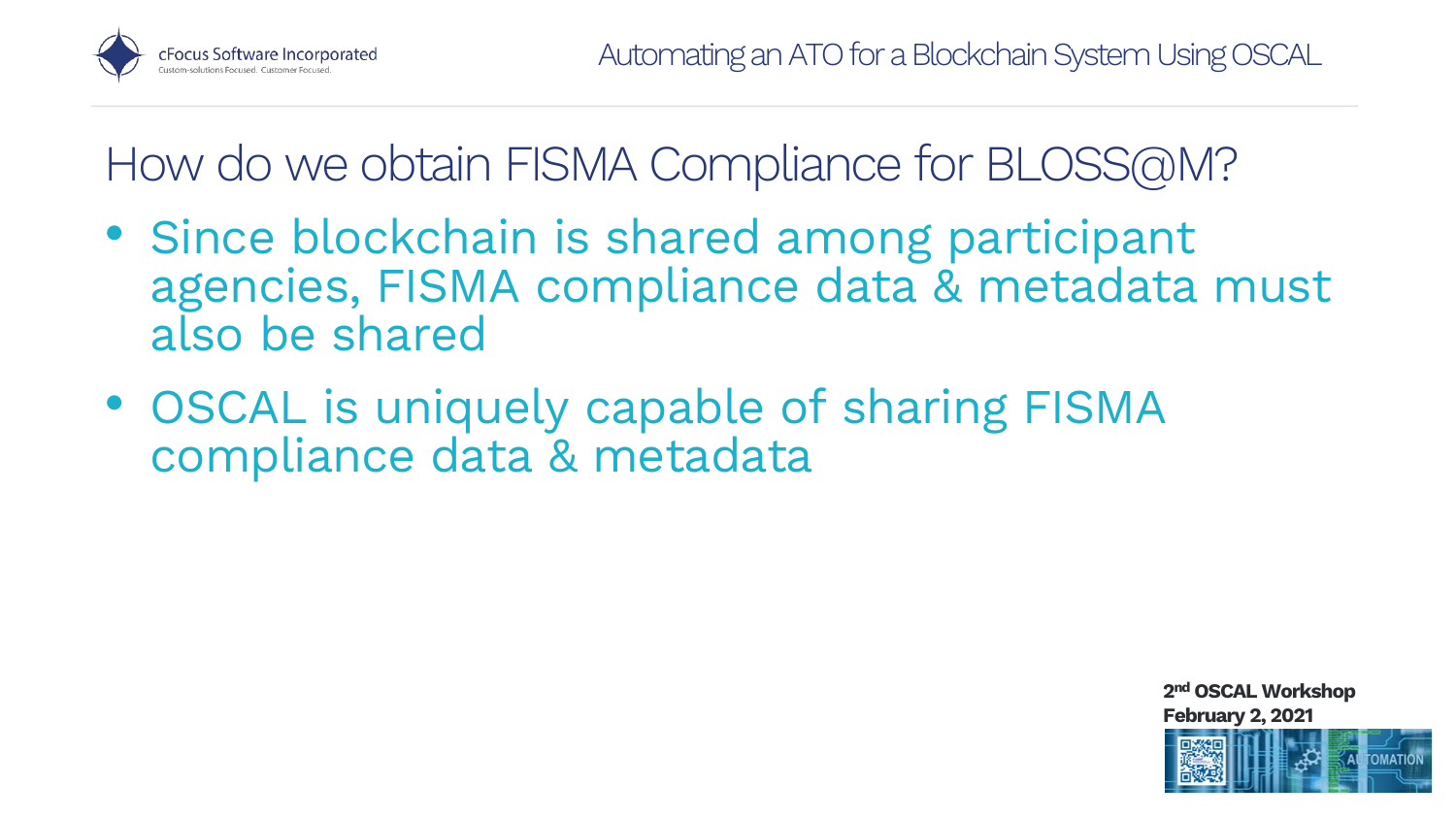

## Leveraging Blockchain for Continuous Monitoring

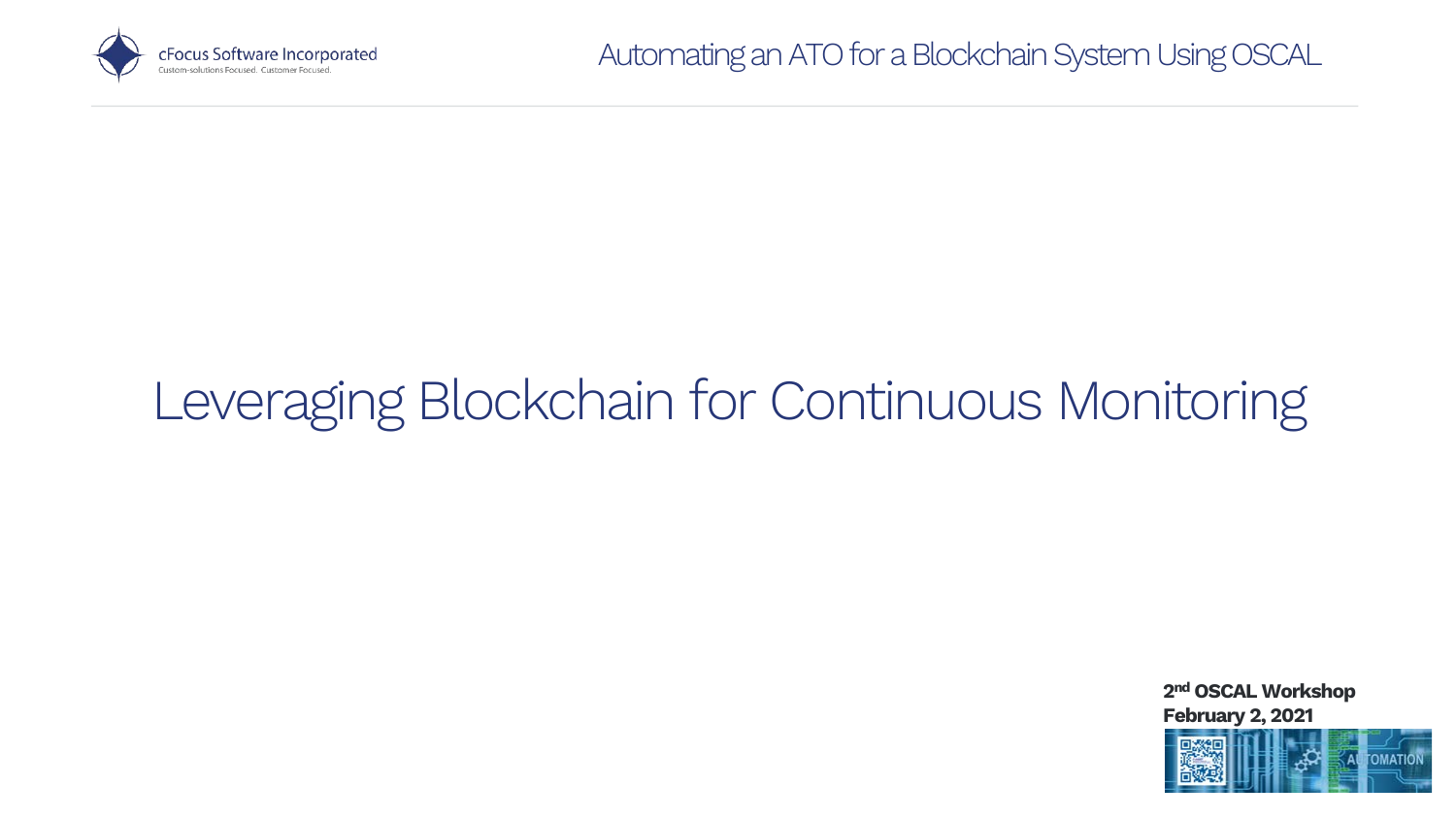

## Leveraging Blockchain for RMF/FedRAMP ConMon

- • A separate blockchain can be used to store the security state of a system using OSCAL data
- • Through OSCAL changes to a system would automatically be updated and evaluated
- • A system could then assess the security state of any member participants and allow/deny membership based on the system's status

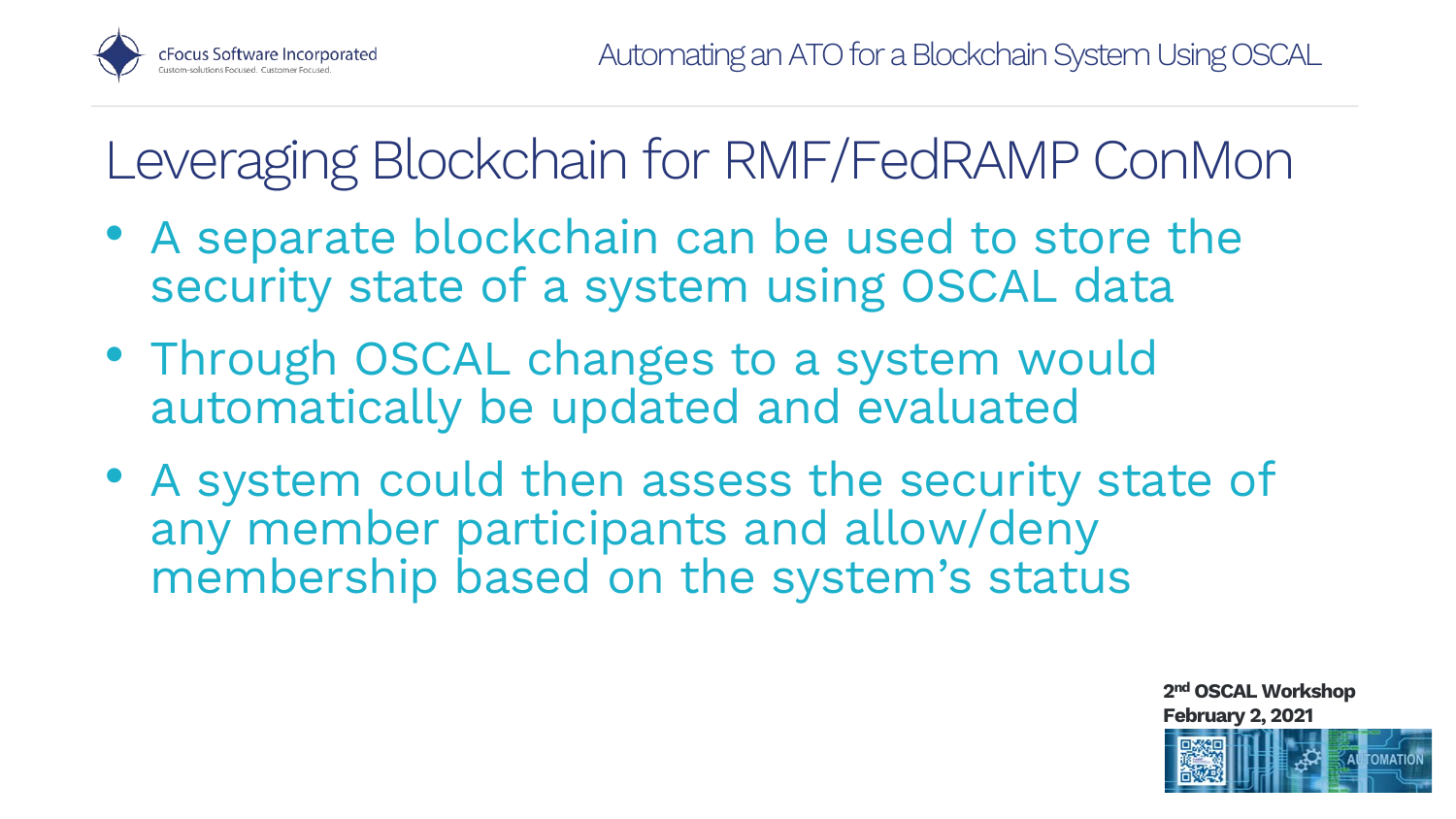

 • OSCAL organizes security information into a stack of layers and models that build on each other

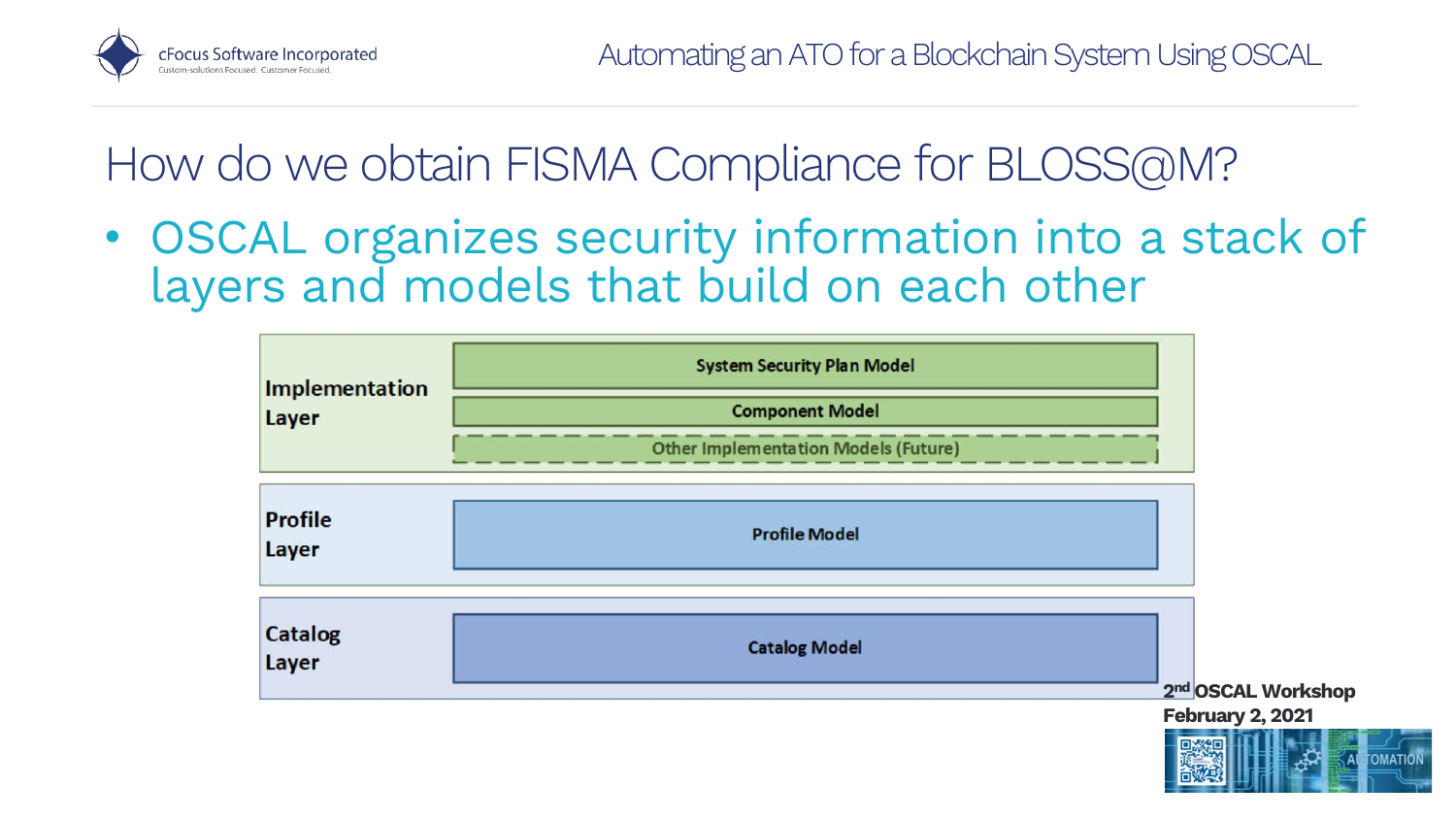

 readable formats for representing & exchanging data • Each OSCAL model is represented in machine

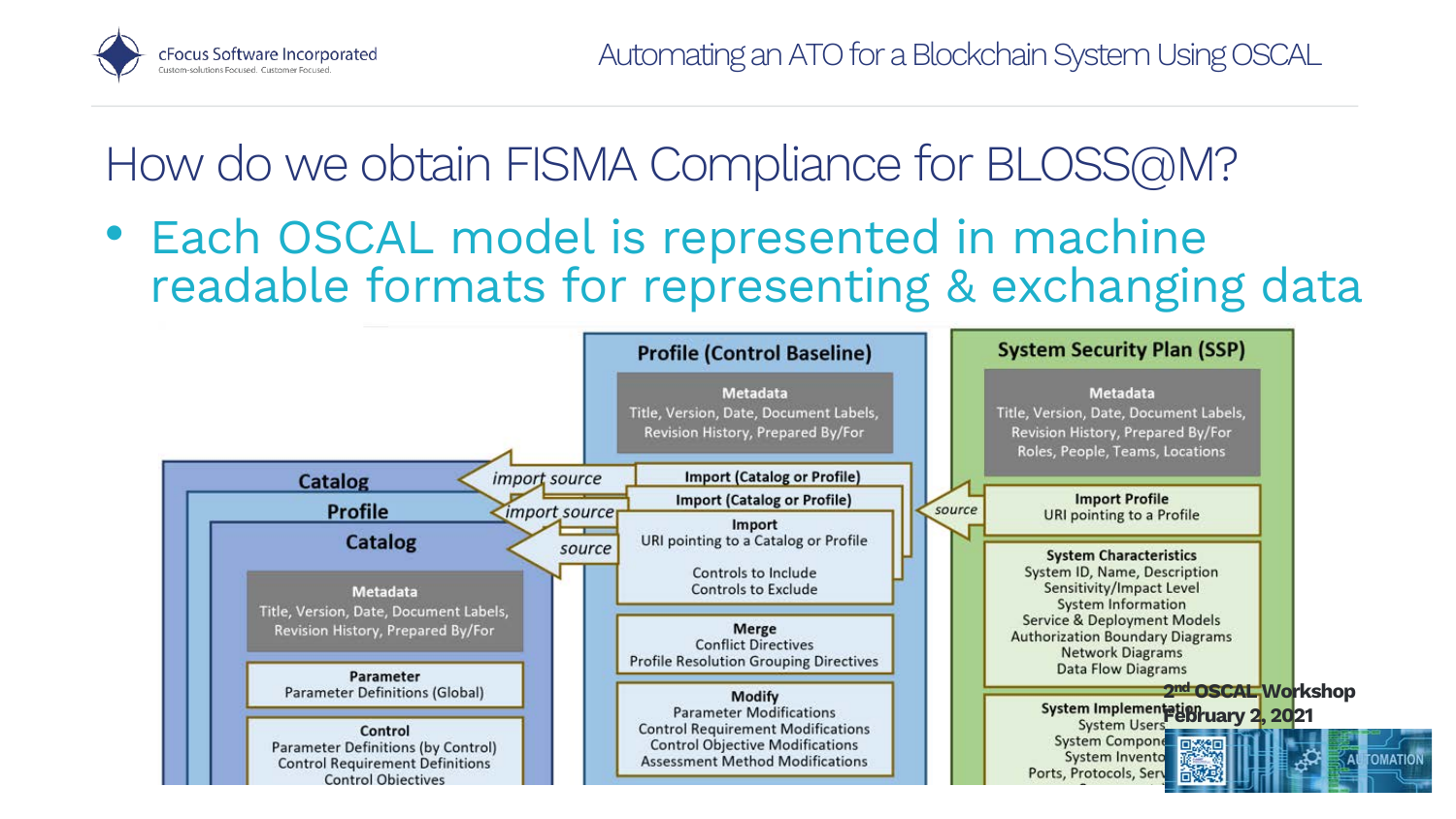

 • RMF/FedRAMP SSPs are represented by OSCAL SSP models

| $\blacktriangleleft$ | ssp-example.json<br>$\boldsymbol{\times}$                        |
|----------------------|------------------------------------------------------------------|
|                      |                                                                  |
| 2 <sup>1</sup>       | "system-security-plan": {                                        |
| $\overline{3}$       | "uuid": "66c2a1c8-5830-48bd-8fdd-55a1c3a52888",                  |
| $\overline{4}$       | "metadata": $\{$                                                 |
| 5                    | "title": "Enterprise Logging and Auditing System Security Plan", |
| 6                    | "last-modified": "2019-09-23T18:14:50.591Z",                     |
| 7                    | "version": " $1.0$ ",                                            |
| 8                    | "oscal-version": "1.0.0-milestone3",                             |
| $\overline{9}$       | $"roles":$ [                                                     |
| 10                   |                                                                  |
| 11                   | "id": "legal-officer",                                           |
| 12                   | "title": "Legal Officer"                                         |
| 13                   |                                                                  |
|                      |                                                                  |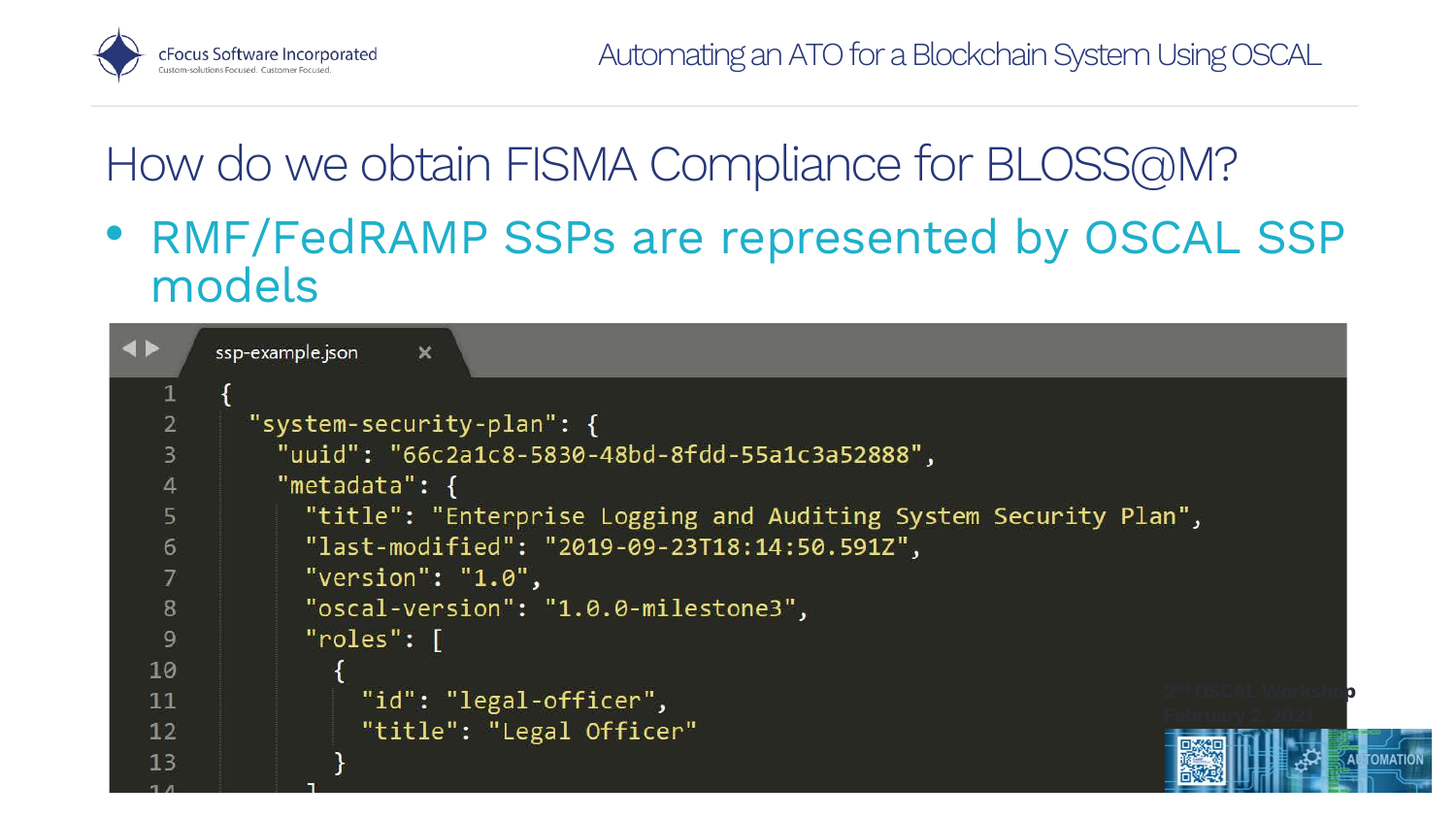

 • BLOSS@M components are represented by OSCAL component definition models

```
\blacktriangleleftcomponent-sample.json X
  \mathbf 1\overline{2}"component-definition":
  3
  \overline{4}"metadata":
  5
               "title": "Component Title",
  6
                "last-modified": "2020-07-22T00:00:00.000-04:00",
  8
                "version": "1.0",
                "oscal-version": "1.0.0-milestone3"
 9
10
             },
                                                                                                       2<sup>nd</sup> OSCAL Worksho<mark>p</mark>
11
          },
12"components":
13
```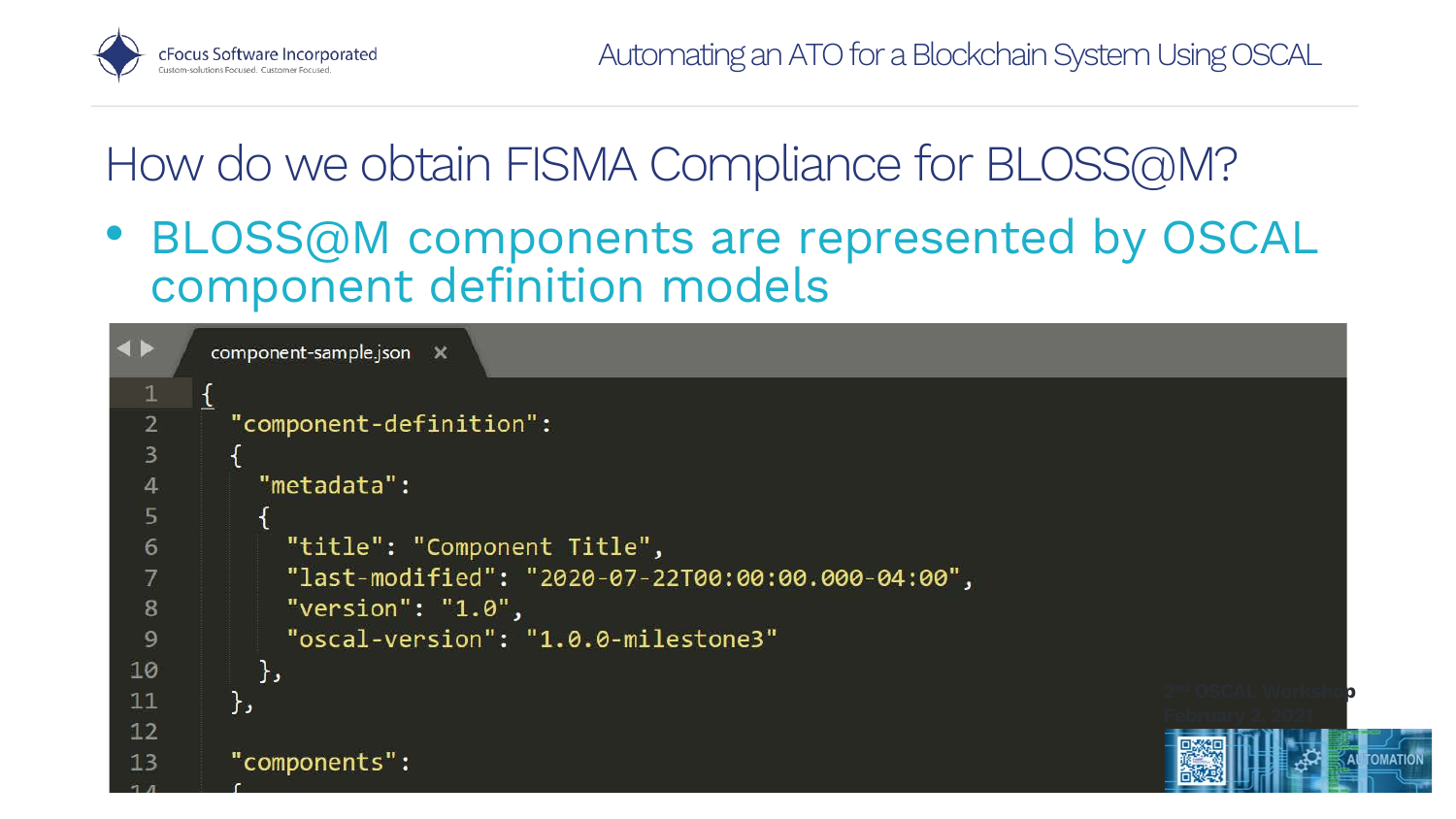

- • We can create OSCAL component definitions for BLOSS@M components that contain NIST SP 800-53 control responses
- populate their SSPs, saving time and cost • Each participant agency can import shared BLOSS@M component definitions that auto-

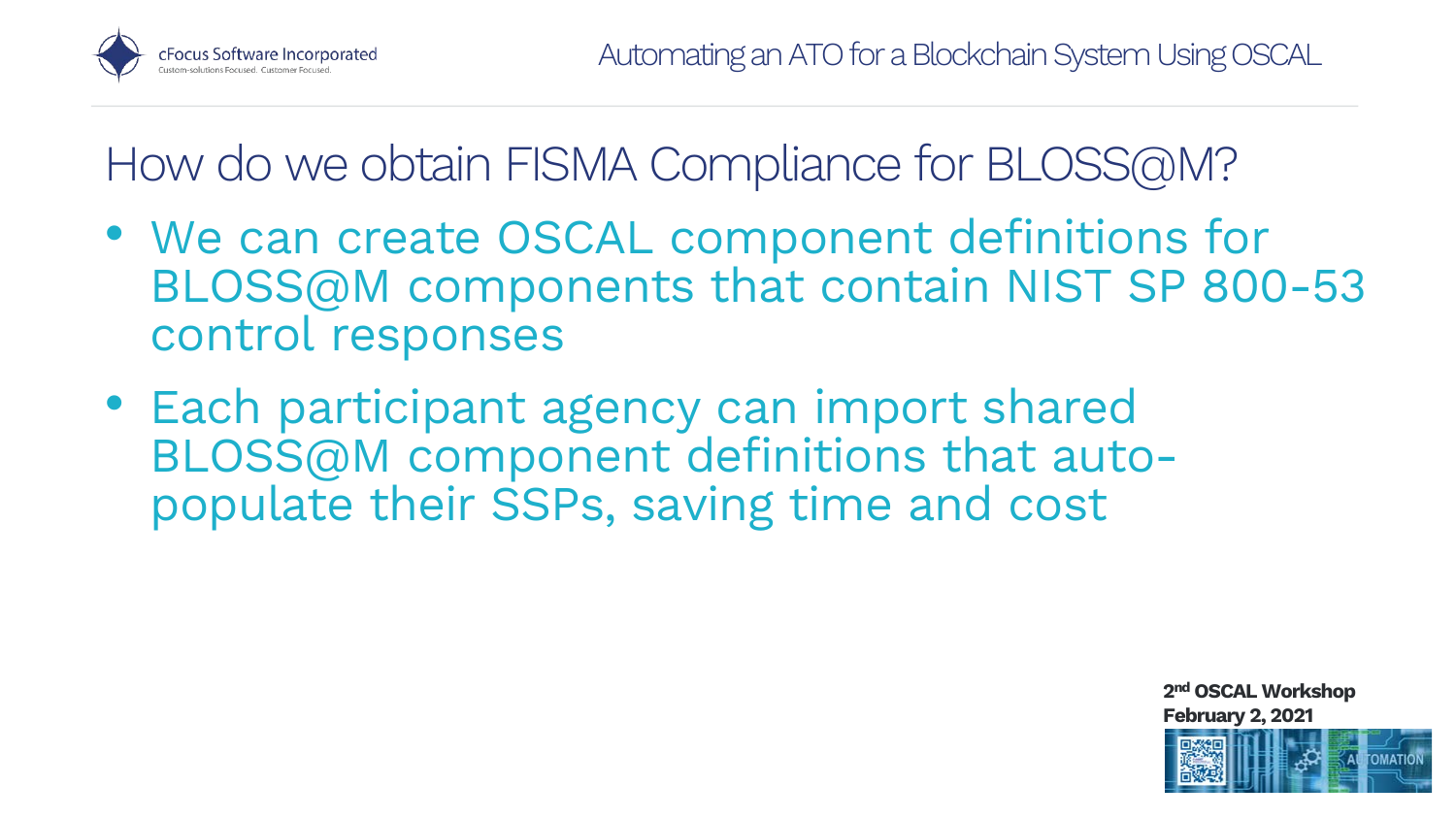

- • ATO as a Service™ automates SSP development using OSCAL SSP Implementation layer & models
- • ATO as a Service enables importing OSCAL component definition data/metadata into an SSP

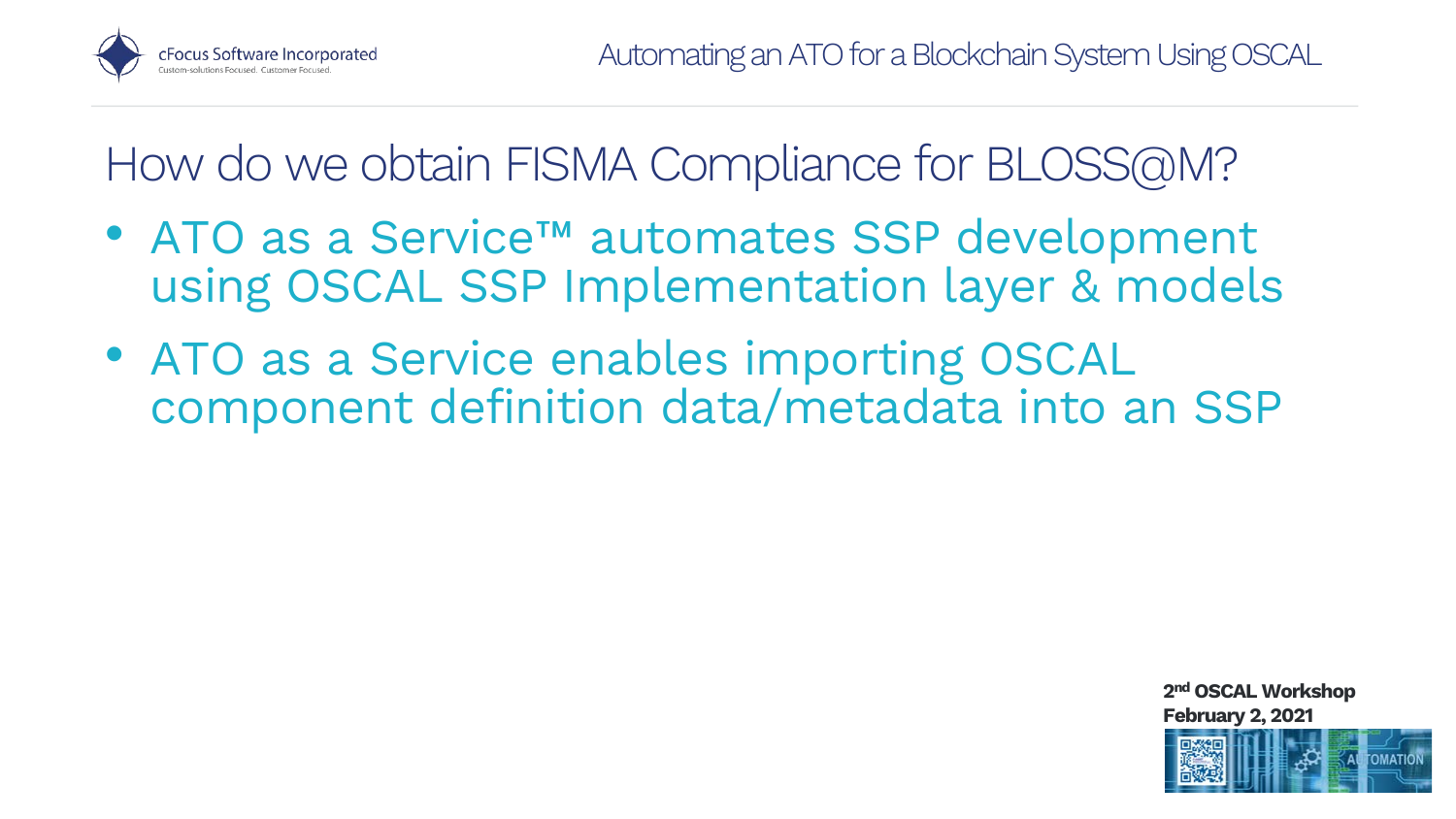

## Let's see how this all works, shall we?

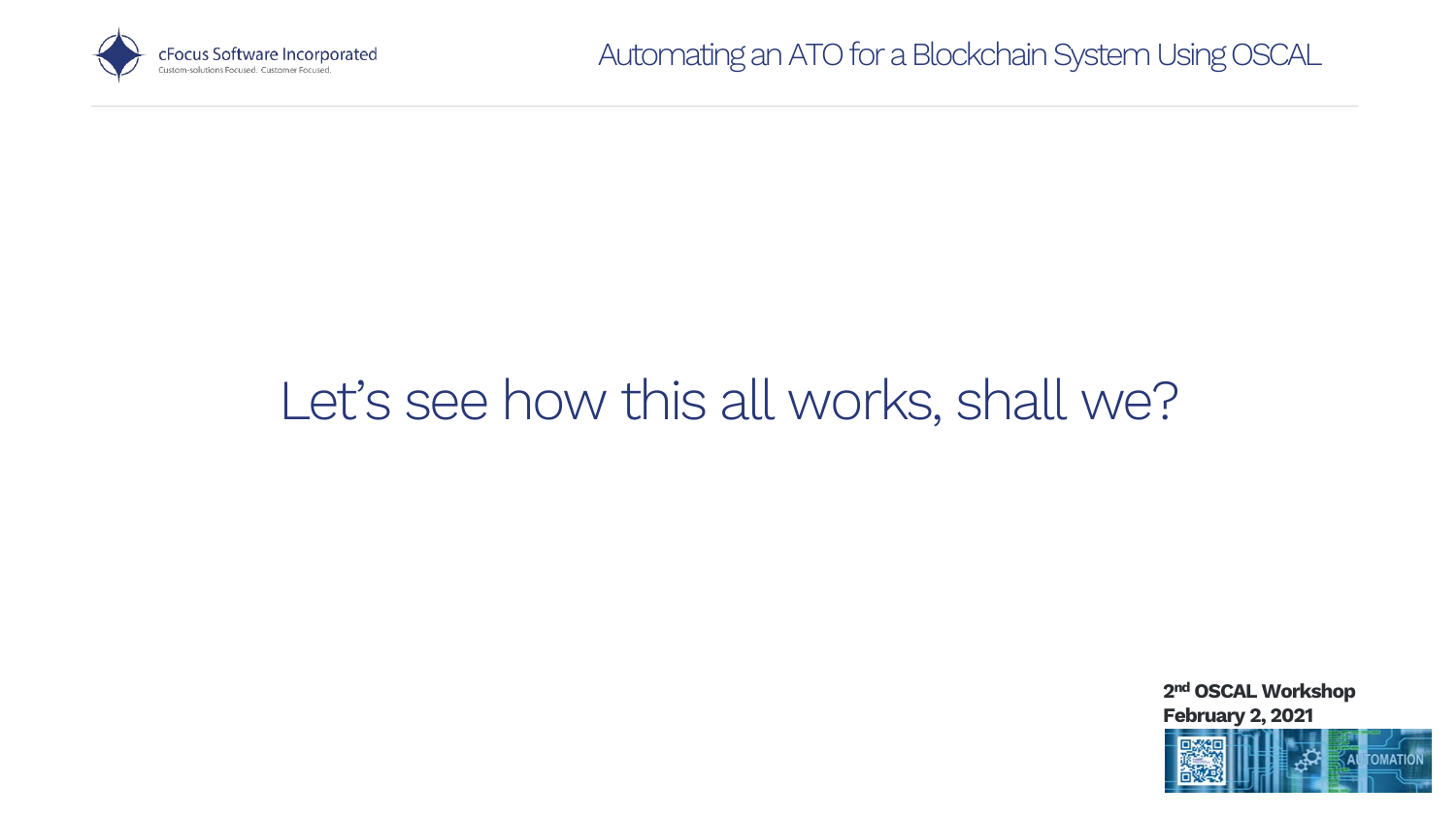

### ATO as a Service™ Demonstration

- Let's get after it!
- • For more information about ATO as a Service, go to: <https://cfocussoftware.com/offer-atoaas-trial/>



![](_page_22_Picture_6.jpeg)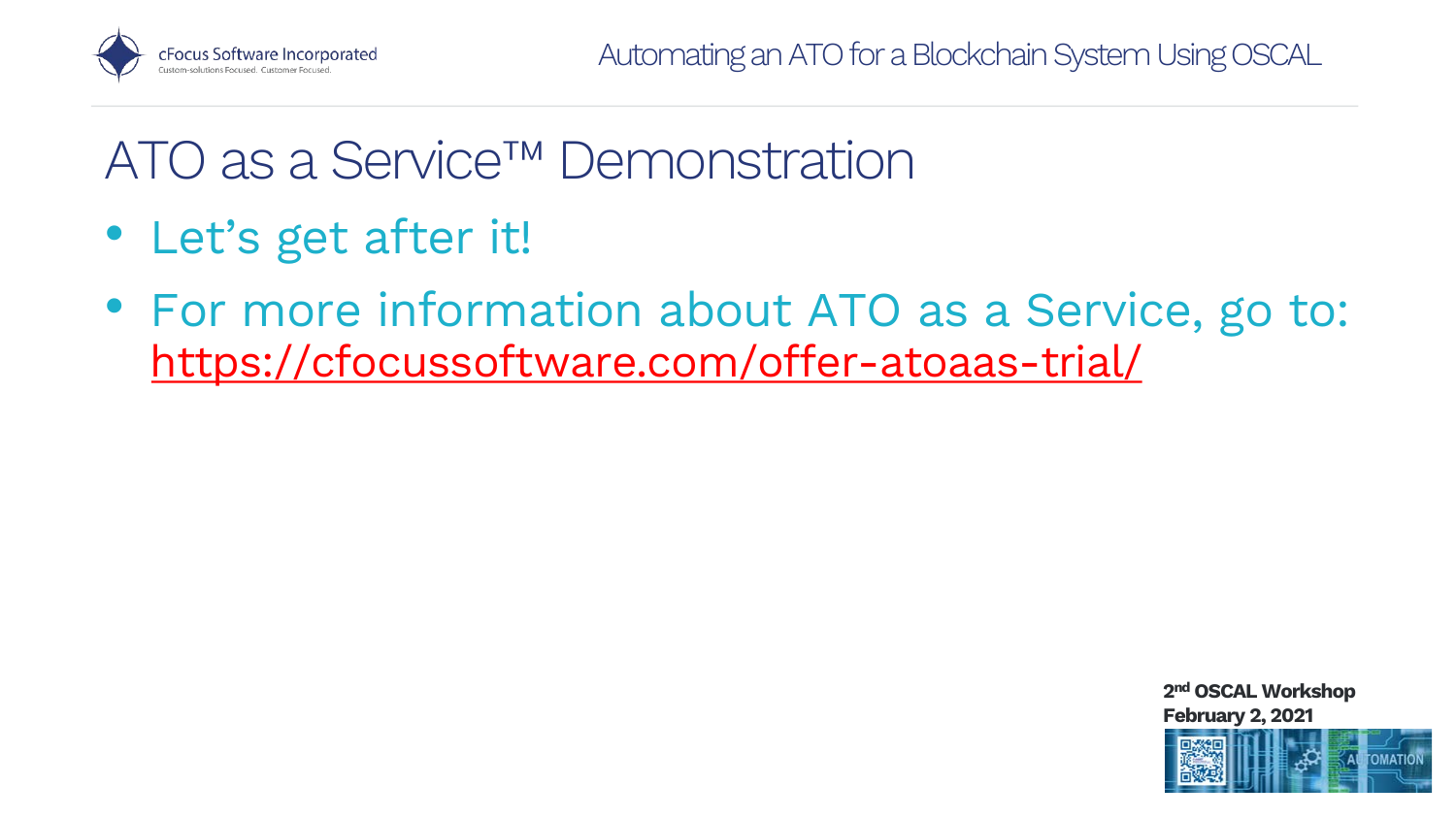![](_page_23_Picture_0.jpeg)

![](_page_23_Picture_2.jpeg)

![](_page_23_Picture_3.jpeg)

![](_page_23_Picture_4.jpeg)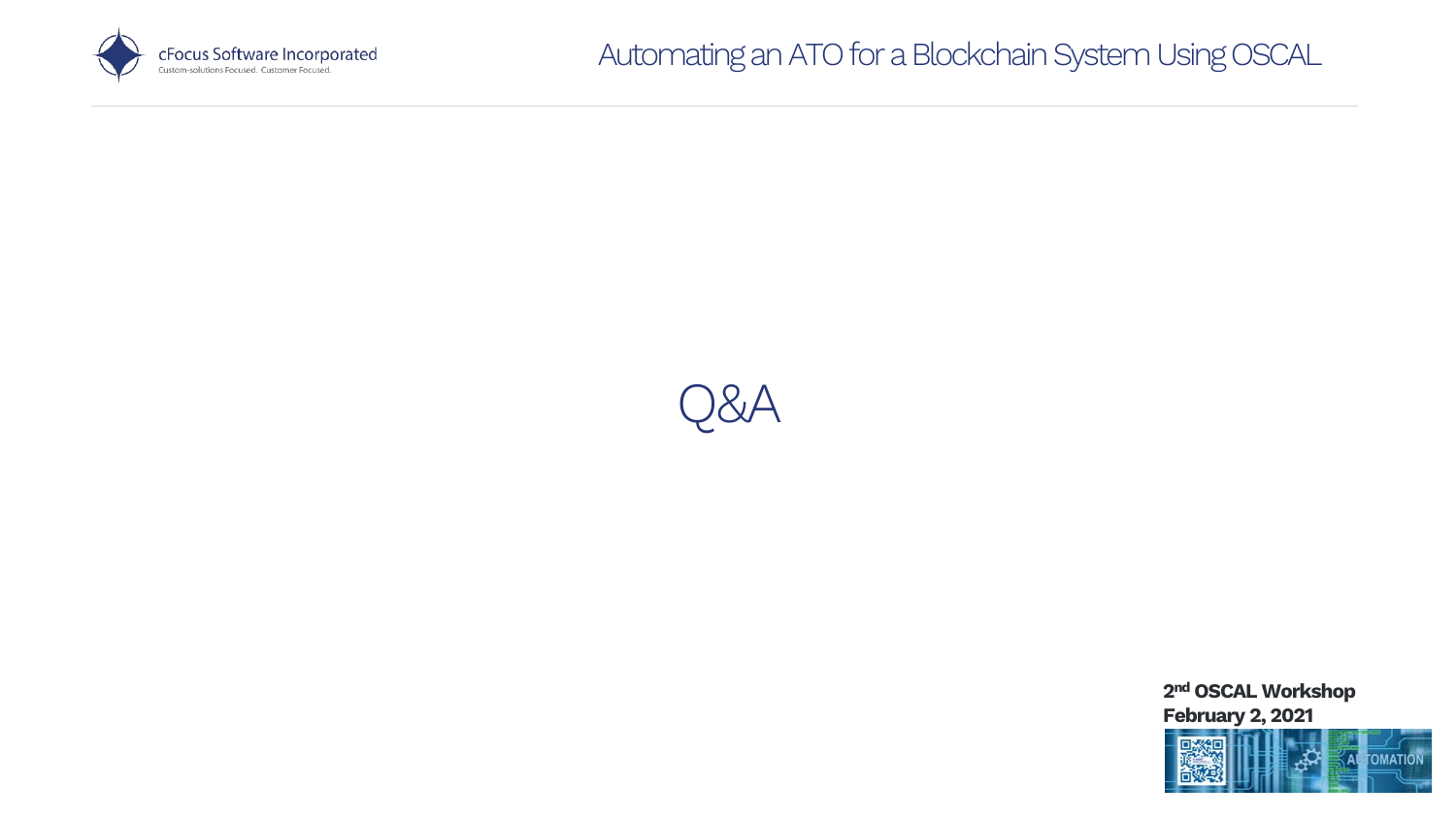![](_page_24_Picture_0.jpeg)

## Thank you! Any Questions?

- • Let's keep in touch! Here's our contact Info:
	- Jasson Walker, Jr.
	- [jasson.walker@cfocussoftware.com](mailto:jasson.walker@cfocussoftware.com)
	- $\triangleright$  (301) 499-2650 office
	- James Younger
	- [james.younger@blackwiretech.com](mailto:james.younger@blackwiretech.com)
	- $\blacktriangleright$  (202) 629-3052

![](_page_24_Picture_10.jpeg)

![](_page_24_Picture_11.jpeg)